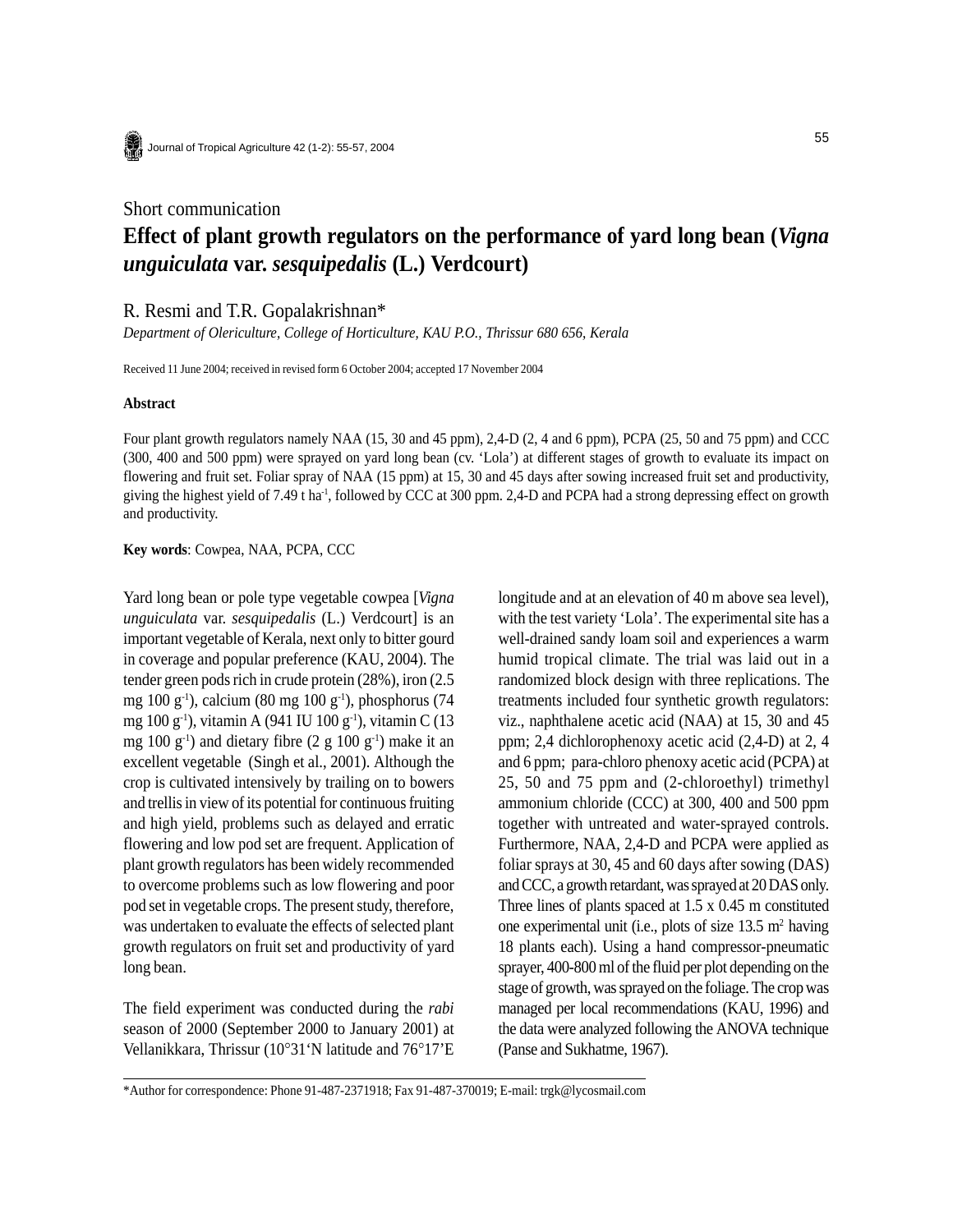Effect of plant growth regulators on the performance of yard long bean

| Treatments       | (m)                  | Length of vine No. of branches | Days to first<br>flower | Days to 50%<br>flower | Days to first<br>harvest | Fruit set<br>$(\%)$ |
|------------------|----------------------|--------------------------------|-------------------------|-----------------------|--------------------------|---------------------|
| NAA (15)         | $6.56^{\circ}$       | $18.33^{a}$                    | $46.33^{cd}$            | $52.67$ <sup>bc</sup> | 57.00 <sup>cd</sup>      | $100.00^{\rm a}$    |
| <b>NAA (30)</b>  | 6.29 <sup>b</sup>    | $16.66$ <sup>bc</sup>          | $47.33^{cd}$            | $52.67$ <sup>bc</sup> | 59.33 <sup>c</sup>       | 97.33ab             |
| NAA (45)         | 6.07 <sup>bc</sup>   | 15.67 <sup>cd</sup>            | 50.00 <sup>c</sup>      | 57.33 <sup>b</sup>    | 58.33 <sup>cd</sup>      | $97.00^{ab}$        |
| $2,4-D(2)$       | $6.36^{\circ}$       | $13.67^{\circ}$                | $47.33^{cd}$            | 81.67 <sup>a</sup>    | 56.67 <sup>cd</sup>      | 35.00 <sup>c</sup>  |
| $2,4-D(4)$       | $5.20$ <sup>ef</sup> | $13.67^{\circ}$                | 49.00c                  | $85.67$ <sup>a</sup>  | 60.00 <sup>c</sup>       | $37.67^{\circ}$     |
| $2,4-D(6)$       | $5.07$ <sup>fg</sup> | $13.67^{\circ}$                | 40.67 <sup>cd</sup>     | $86.67$ <sup>a</sup>  | 58.67 <sup>cd</sup>      | $33.33^{\circ}$     |
| PCPA $(25)$      | $5.07$ <sup>fg</sup> | $13.67^{\circ}$                | 48.00 <sup>cd</sup>     | $85.00^{\circ}$       | 60.00 <sup>c</sup>       | 10.67 <sup>d</sup>  |
| <b>PCPA</b> (50) | $4.93^{gh}$          | $13.67^{\circ}$                | $73.33^a$               | $90.67$ <sup>a</sup>  | 84.33 <sup>b</sup>       | 10.00 <sup>e</sup>  |
| <b>PCPA</b> (75) | 4.79 <sup>h</sup>    | $13.33^e$                      | 62.67 <sup>b</sup>      | $88.33^{a}$           | $89.00^{\circ}$          | $10.00^{\circ}$     |
| CCC (300)        | 6.00 <sup>c</sup>    | $18.00^{ab}$                   | 39.33 <sup>e</sup>      | 57.33 <sup>b</sup>    | $46.00^{\circ}$          | $100.00^{\circ}$    |
| CCC (400)        | 6.09 <sup>bc</sup>   | $17.67^{ab}$                   | $46.33^{cd}$            | $55.00^{bc}$          | 60.33c                   | 90.67 <sup>b</sup>  |
| CCC (500)        | $6.14^{bc}$          | 16.67 <sup>bc</sup>            | 41.00 <sup>cd</sup>     | $50.33^{bc}$          | 55.00 <sup>d</sup>       | 97.33ab             |
| Water spray      | 5.96 <sup>c</sup>    | $14.33^{\text{de}}$            | $41.33^{cd}$            | $48.00^{bc}$          | $48.67^{\circ}$          | $93.00^{ab}$        |
| Control          | 5.64 <sup>d</sup>    | $14.00^{\circ}$                | $42.33^{cd}$            | 47.67c                | $48.00^{\circ}$          | $92.67^{ab}$        |

Table 1. Effect of plant growth regulators on vegetative characters, flowering and earliness

Numerical values following the treatment codes indicate concentrations in ppm

Means followed by the same superscript do not differ significantly

A comparison of the data in Table 1 indicates significant variations for all growth characters studied. Highest vine length was recorded in NAA at 15 ppm (6.56 m) and the lowest in PCPA at 75 ppm. Similarly, the highest number of branches per plant was for NAA-15; this was, however, closely followed by the CCC treatments. Furthermore, CCC-300 lead to early flowering and fruit harvest (46 days). In this context, Ries (1985) noted that CCC application increased the synthesis of certain endogenous growth substances, which triggers metabolic processes and narrows down the carbon-nitrogen ratio in the plant— in turn, stimulating flowering and fruit set. NAA, however, delayed flowering by 8 days at 45 ppm and 4 days at 15 ppm, leading to a delayed first harvest in relation to control. Likewise, PCPA at all levels delayed flowering and fruit harvest. While fruit set was more than 97% in all concentrations of NAA and CCC (300), 2,4- D and PCPA caused considerable floral malformation and a drastic reduction in fruit-set (10.0 to 37.67% as against 92.67% in unsprayed control). In addition, both 2,4-D and PCPA applications caused substantial vegetative malformation e.g., wrinkled and cup-shaped leaves (authors' observations) and reduced plant height.

As regards to fruit characters, NAA and CCC treatments

increased pod length, while 2,4-D and PCPA decreased it (Table 2). Highest pod length was noted for CCC-300 (37.8 cm), closely followed by NAA-15 and CCC-400. Average pod weight also was highest in CCC-300 (17.95 g), which was statistically at par with that of NAA-15 and CCC-400, NAA-15 and NAA-30. Consequently, productivity was highest in plants treated with NAA-15  $(7.48 \text{ t} \text{ ha}^{-1})$ , which was 35% more than that of the control, and was closely followed by CCC-300 (7.36 t ha<sup>-1</sup>). Increased yields in these treatments can be explained based on the enhanced vegetative growth (Table 1), increased fruit sizes and higher fruit numbers (Table 2). In particular, all concentrations of NAA and CCC showed increased fruit numbers and per plant yield, which may be because of a reduction in flower drop and fruit abortion. Coincidentally, per plant yield was highest (524.46 g) in NAA-15. Overall, NAA-15, NAA-30 and CCC-300 exerted strong favourable effects on growth and productivity of yard long bean. Conversely, 2,4-D and PCPA had profound negative effects on these parameters.

## **Acknowledgements**

This paper forms a part of the MSc (Hort) thesis of the